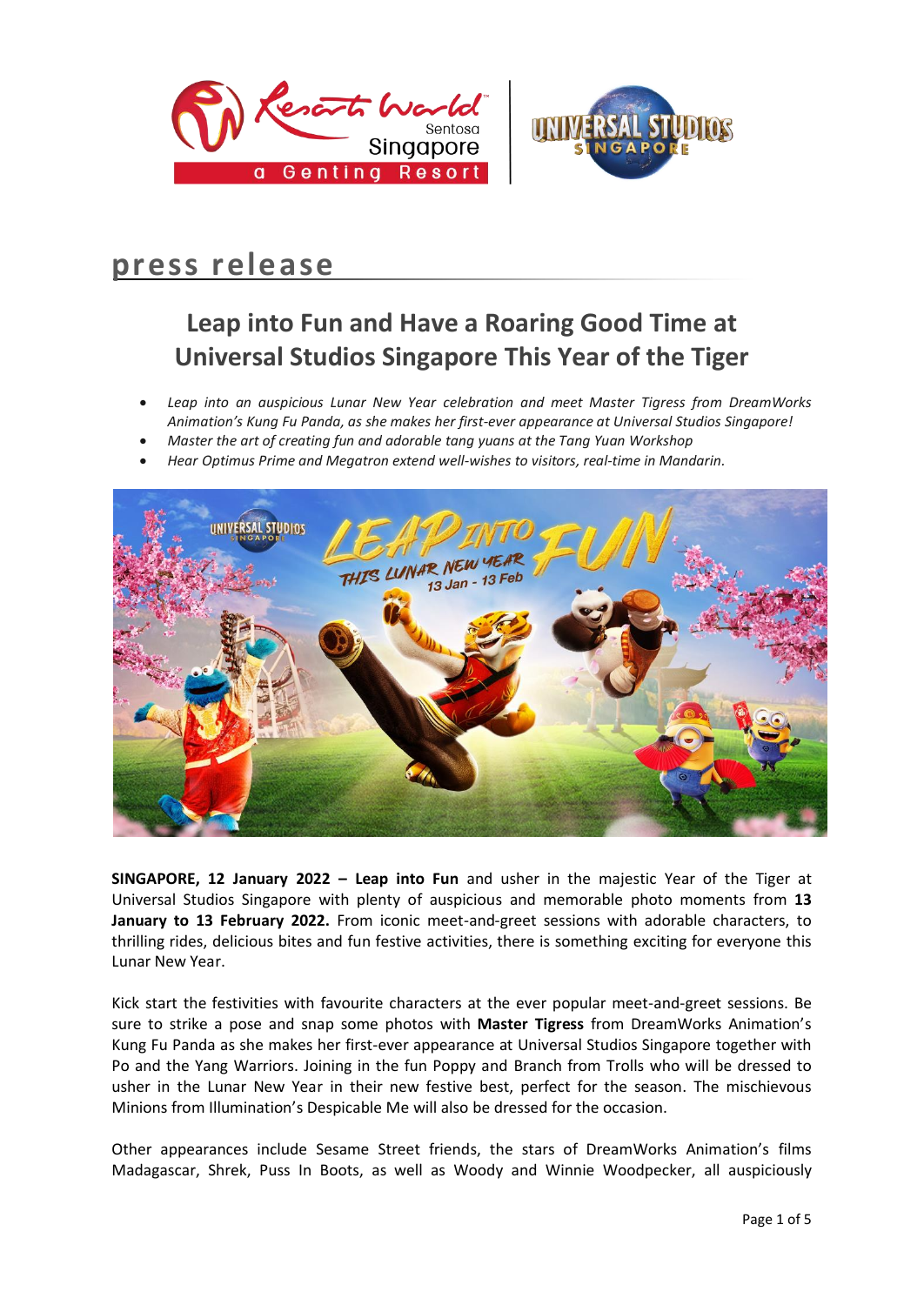dressed for the occasion to share plenty of New Year blessings. Guests who want to hone their Lunar New Year greetings can visit Optimus Prime and Megatron as they flaunt their wishes in Mandarin! They can also savour an array of delicious bites such as Tiger Burger Combo, Mala Gold Ingots Pizza Combo, and Tiger Tail Roll Combo at Mel's Drive-In, Loui's NY Pizza Parlor and Fossil Fuels , available during this festive season.



### **Master the Art of Creating Auspicious Tang Yuan Designs**

Bond with loved ones over a heartwarming cooking session this Lunar New Year at the **Tang Yuan Workshop**. Guests can enjoy a sweet reunion with a tang yuan workshop by opting for the **Universal Studios Singapore Stay and Bond Package** or select the **Universal Studios Singapore Sweet Bonding Package.** Led by Samantha Mantou, guests will have the pleasure of learning the skill of making this festive delicacy and mould them into auspicious and adorable designs. Thereafter, recreate tang yuan designs of choice and relish the dessert with osmanthus sweet soup at the end of the session.

For more information on the Tang Yuan Workshop and to book the packages, please visit our website [www.rwsentosa.com/sweetbonding](http://www.rwsentosa.com/sweetbonding)

#### **Enjoy a Spectacular Evening with It's Showtime – Lunar New Year Edition**

Gear-up for a day full of auspiciousness and awesomeness throughout the park. Guests will get to skip the queues to enjoy amazing rides with the Universal Express Unlimited Pass, and enjoy a curated evening programme of dragon dance, meet-and-greets, sumptuous meals, and many more.

After all the thrilling rides, take a break and partake in delicious festive food and beverages. Available only on Sundays, 23 and 30 January, and 6 and 13 February 2022 this is an experience that will delight guests.

For more information on It's Showtime – Lunar New Year Edition, please visit [www.rwsentosa.com/uss-its-showtime](http://www.rwsentosa.com/uss-its-showtime) 

## **Wonderful Wishing Trees and Good Fortune Draw brought to you by Mastercard®**

Stroll along Hollywood Boulevard and be awed by rows of beautiful cherry blossom wishing trees, bountiful gold ingots, uniquely designed Zodiac banners and more.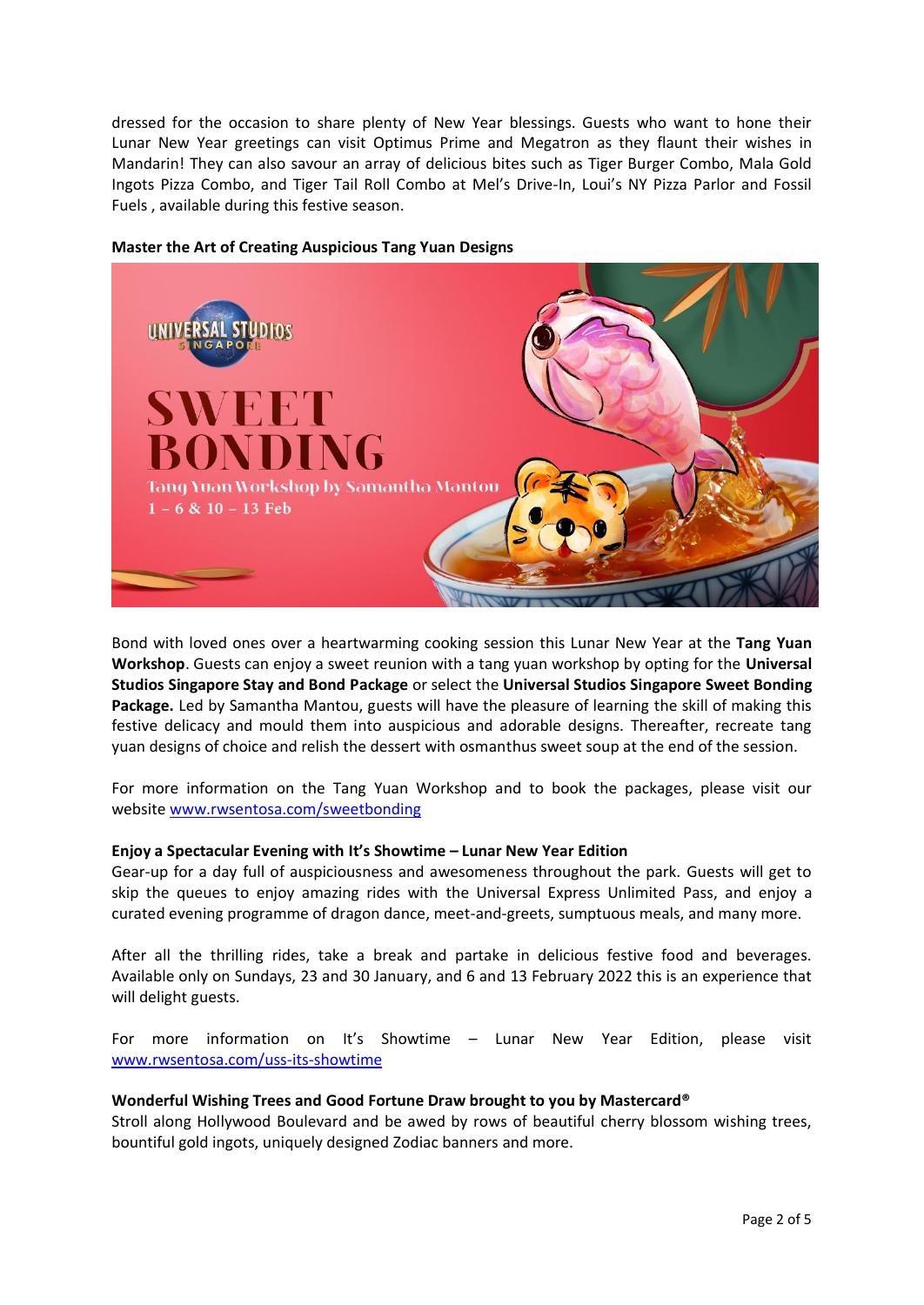Guests who visit Universal Studios Singapore this festive period from  $1 - 6$  Feb will each receive a Lunar New Year ang pow with an assortment of vouchers\* for use at Universal Studios Singapore, as well as a 'wish' card upon entry to the park. They can write their wishes and hang it on any of the lush Wonderful Wishing Trees along Hollywood Boulevard. They will also receive a **Good Fortune Draw** slip for a chance to win fantastic Resorts World Sentosa prizes. Simply drop the Good Fortune Draw slip into the lucky draw box located next to the Hollywood China Arcade in Universal Studios Singapore.

To double the chances of winning, spend \$38 at any of the park's retail and F&B outlets, and pay using Mastercard®. Winner announcement will be made on 15 February 2022 on Resorts World Sentosa's Facebook and Instagram page (@rwsentosa). Winners will be notified directly.

More information on Leap into Fun can be found at [www.rwsentosa.com/leapintofun](http://www.rwsentosa.com/leapintofun)

\* Terms & Conditions apply.

- Ends -

#### **ABOUT RESORTS WORLD SENTOSA**

Resorts World Sentosa (RWS), Asia's premium lifestyle destination resort, is located on Singapore's resort island of Sentosa. Spanning 49 hectares, RWS is home to world-class attractions including Universal Studios Singapore, S.E.A. Aquarium, Dolphin Island and Adventure Cove Waterpark. Complementing the adventure and adrenaline of its theme parks and attractions are six unique luxury hotels, the world-class Resorts World Convention Centre and a casino. RWS offers award-winning dining experiences and exciting cuisines from around the world across its many renowned celebrity chef restaurants, establishing itself as a key player in Singapore's vibrant and diverse dining scene and a leading gourmet destination in Asia for epicureans. The integrated resort also offers world-class entertainment, from original resident productions to concerts and public shows. RWS has been named "Best Integrated Resort" since 2011 for nine consecutive years at the TTG Travel Awards which recognises the best of Asia-Pacific's travel industry.

RWS is wholly owned by Genting Singapore, a company of the Genting Group. For more information, please visi[t www.rwsentosa.com.](http://www.rwsentosa.com/)

## **F** /ResortsWorldatSentosa **B C** @rwsentosa

#### **ABOUT UNIVERSAL PARKS & RESORTS**

Universal Parks & Resorts, a unit of Comcast NBCUniversal, offers guests around the globe today's most relevant and popular entertainment experiences. With three-time Academy Award winner Steven Spielberg as creative consultant, its theme parks are known for immersive experiences that feature some of the world's most thrilling and technologically advanced film- and television-based attractions. Universal Parks & Resorts in the U.S. are Universal Studios Hollywood and Universal Orlando Resort. Around the world, UP&R includes Universal Studios Japan in Osaka, a license agreement with Universal Studios Singapore at Resorts World Sentosa, and the recently-opened Universal Beijing Resort. Learn more at universalparks.com.

#### **MEDIA CONTACTS**

**Resorts World Sentosa** Eileen Bakri Tel: + 65 9730-5754 Email: [Eileen.bakri@rwsentosa.com](mailto:Eileen.bakri@rwsentosa.com)

**Ogilvy (for Resorts World Sentosa)** Ada Tong Tel: +65 9297-0748 Email: [Ada.tong@ogilvy.com](mailto:Ada.tong@ogilvy.com)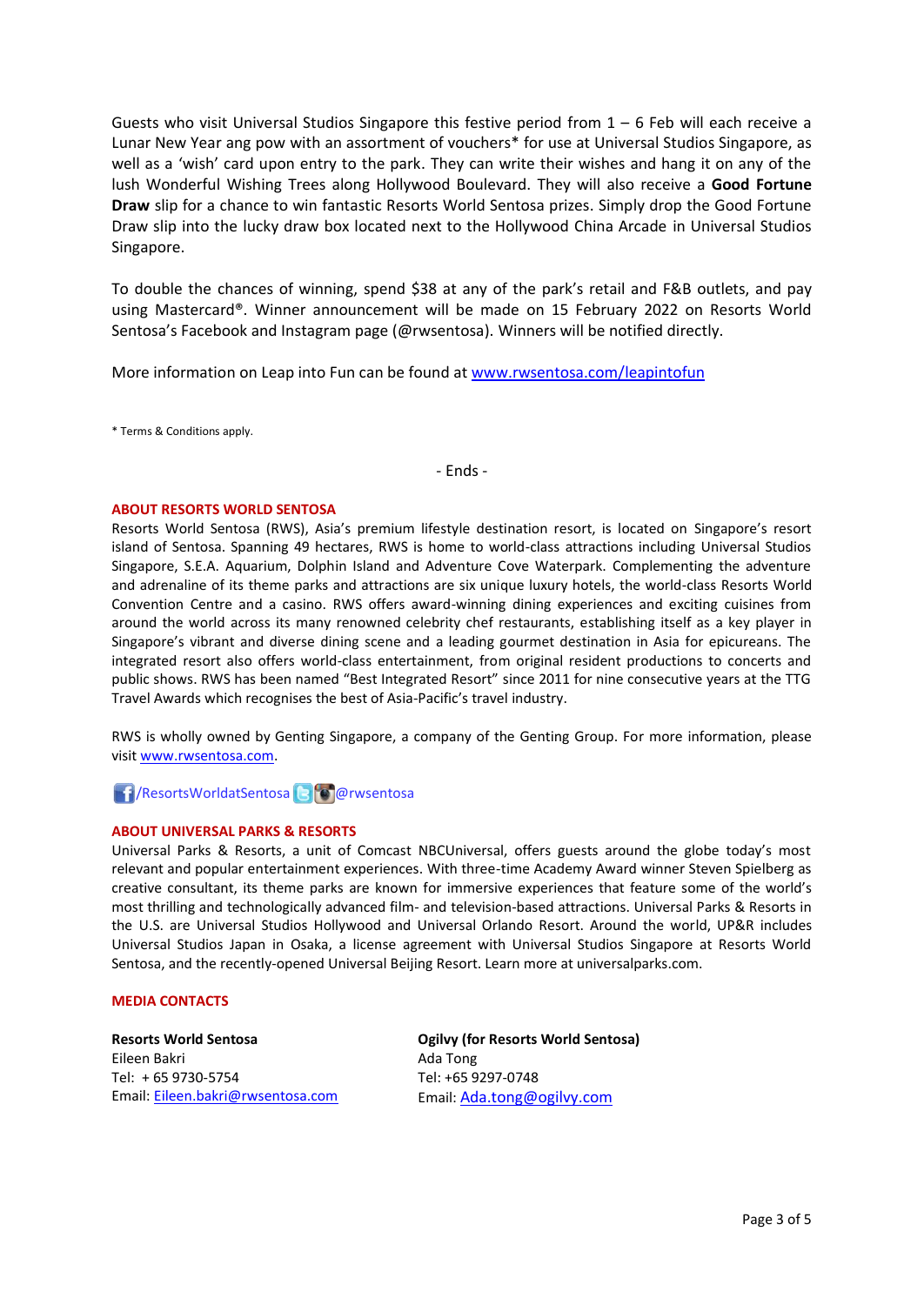### **EDITORS' NOTES**

- 1. Please use the following photograph captions for visuals.
- *2.* High resolution photographs can be downloaded from link: <https://drive.google.com/drive/folders/17srVB-giSQwrqGeuF7B6j7wGRSMgWjlZ?usp=sharing>

 $\bigcirc$ 

3. All photographs are to be attributed to: *Resorts World Sentosa* (圣淘沙名胜世界)

| AIIIKA A                                        |                                                 |
|-------------------------------------------------|-------------------------------------------------|
| <b>Universal Studios Singapore</b>              |                                                 |
| Leap Into Fun This Lunar New Year               | It's Showtime - Lunar New Year Edition          |
| 13 January to 13 February 2022                  | 23 and 30 January 2022                          |
| Thursday to Sunday                              | 6 and 13 February 2022                          |
|                                                 | Sunday                                          |
|                                                 |                                                 |
| <b>Universal Studios Singapore Festive HUAT</b> | <b>Ticket Price:</b>                            |
| Package                                         |                                                 |
|                                                 | \$248 per ticket                                |
| Adult (18 years and above) - S\$88              | (This program is for guests 18 years old and    |
| Child (4 years to 12 years) -- S\$68            | above)                                          |
|                                                 |                                                 |
| Adult package includes S\$10 F&B voucher and    | Ticket price includes:                          |
| S\$10 retail voucher redeemable at all retail   |                                                 |
| Universal Studios<br>stores<br>in<br>Singapore, | Early entry to Universal Studios Singapore from |
| excluding Carnival games.                       | 10 am.                                          |
|                                                 | One Universal Express Unlimited Pass.           |
| F&B voucher is redeemable at all restaurants    | One Universal Studios Singapore It's Showtime   |
| and food carts in Universal Studios Singapore,  | Admission Ticket.                               |
| excluding Starbucks Café.                       | One F&B Thematic Dinner redeemable at select    |
|                                                 | F&B outlets in Universal Studios Singapore,     |
| *Terms & Conditions Apply                       | excludes Starbucks Café.                        |
|                                                 |                                                 |
|                                                 | *Terms & Conditions Apply                       |
| <b>Operating Hours:</b>                         | <b>Operating Hours</b>                          |
|                                                 |                                                 |
| Please refer to <b>RWS</b> website for latest   | Evening programme starts from 5.30 pm on        |
| operating hours.                                | Sunday                                          |
|                                                 |                                                 |
|                                                 | Please refer to RWS website for more            |
|                                                 | information on It's Showtime.                   |
|                                                 |                                                 |